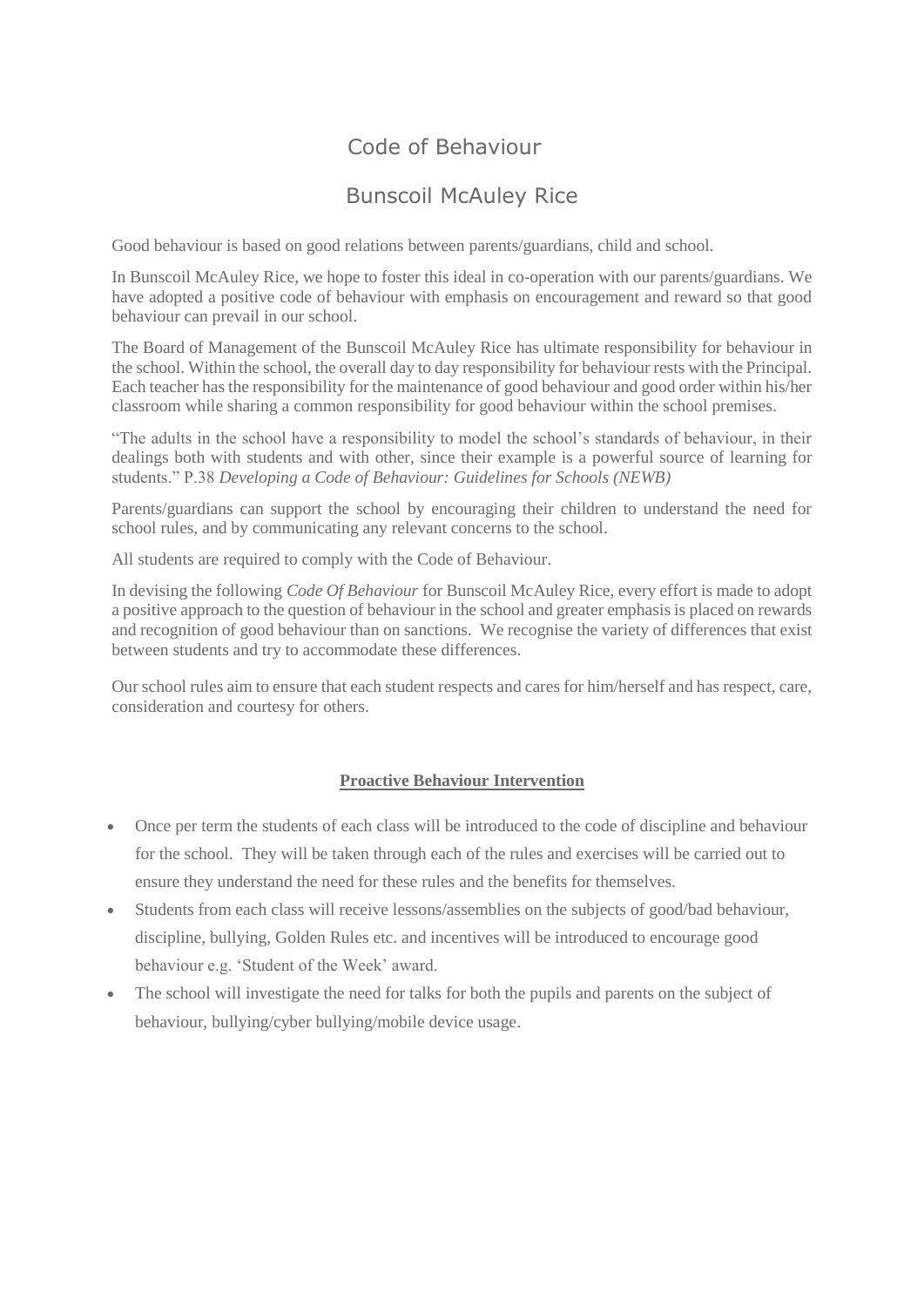#### **Implementation of Code of Behaviour:**

### **SCHOOL RULES:**

- Students are expected to be caring and courteous in their attitude to others teachers, SNAs, staff, parents, friends and other children.
- All students are expected to be in school no later than 9.20 a.m. on each school day unless alternative arrangements have been made with the school principal. Students are supervised in their classrooms from 9:00am to 9:20am daily before school begins. If for any reason a student is unable to attend on time, a written note to the class teacher via Aladdin Connect is expected. A note should also be furnished when students are returning after any absence from school. Parents are asked to update their children's absences on the Aladdin App.
- Students are expected to move about the school in a quiet and orderly manner, showing respect for classes in session nearby. In the interests of safety and hygiene children do not run or eat in the corridors of the school.
- All students must go to the playground at break times, weather permitting. In the playground it is expected that they play and move about in a manner that will allow all to play in safety. Certain areas adjacent to the playground are out of bounds in the interest of safety. On wet days the students will be supervised in their classrooms during break times.
- Bullying in any of its forms will not be tolerated.
- When school finishes each day, all students must leave the school grounds in a quiet and orderly manner.
- Bad language will not be tolerated in the school.
- Spitting/coughing deliberately in another's face will not be tolerated.
- Homework should be done neatly and in full. A written note from parent/guardian is required if homework is not done.
- The school uniform must be worn each day except on P.E. days when the school tracksuit must be worn. Junior Infants, for ease of movement, wear tracksuits every day to school.
- Jewellery, other than watches and stud earrings, are not allowed in school.
- Chewing gum is not allowed.
- Party invitations may be given out in the classroom only when there is an invitation for every student in the class.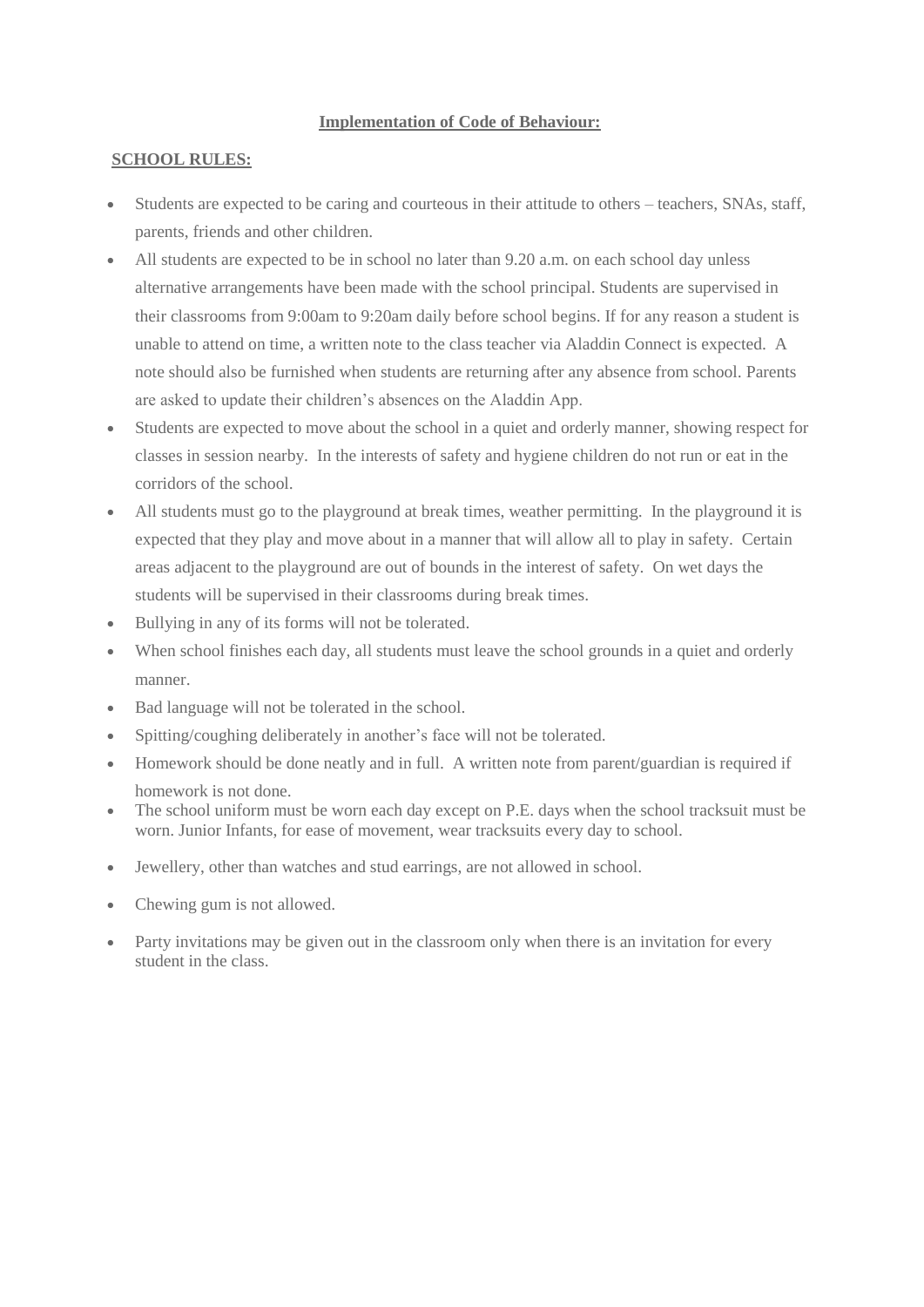## **POSITIVE ATTITUDE TOWARDS BEHAVIOUR:**

The school wishes to stress the need for a positive attitude towards behaviour. The school encourages and re-enforces exemplary behaviour with minimum attention to those who wish to choose inappropriate behaviours.

The following is a list of recommended rewards and is not exhaustive:

- Praise and commendation for work well done.
- Rewards for achievements
- Merit awards
- Promotion of games, craft and pleasant opportunities to enjoy
- Certificates

#### **SANCTIONS**

1. The overall responsibility for discipline within the school rests with the Principal. On a day to day basis each teacher has responsibility for the maintenance of discipline within his/her classroom while sharing a common responsibility for good order within the school premises. A student will be referred to the Principal for serious breaches of discipline and for repeated incidents of minor breaches of discipline.

#### 2. **The following strategies may be used to show disapproval of unacceptable behaviour:**

- **a) Reasoning with the student**
- **b) Reprimand (including advice on how to improve)**
- **c) Temporary separation from peers, friends and others**
- **d) Loss of privileges**
- **e) Prescribing additional work**
- **f) Communication with parents**
- **g) Referral to Principal**
- **h) Suspension.**

**(The above list of reprimands does not have to be followed in order.)**